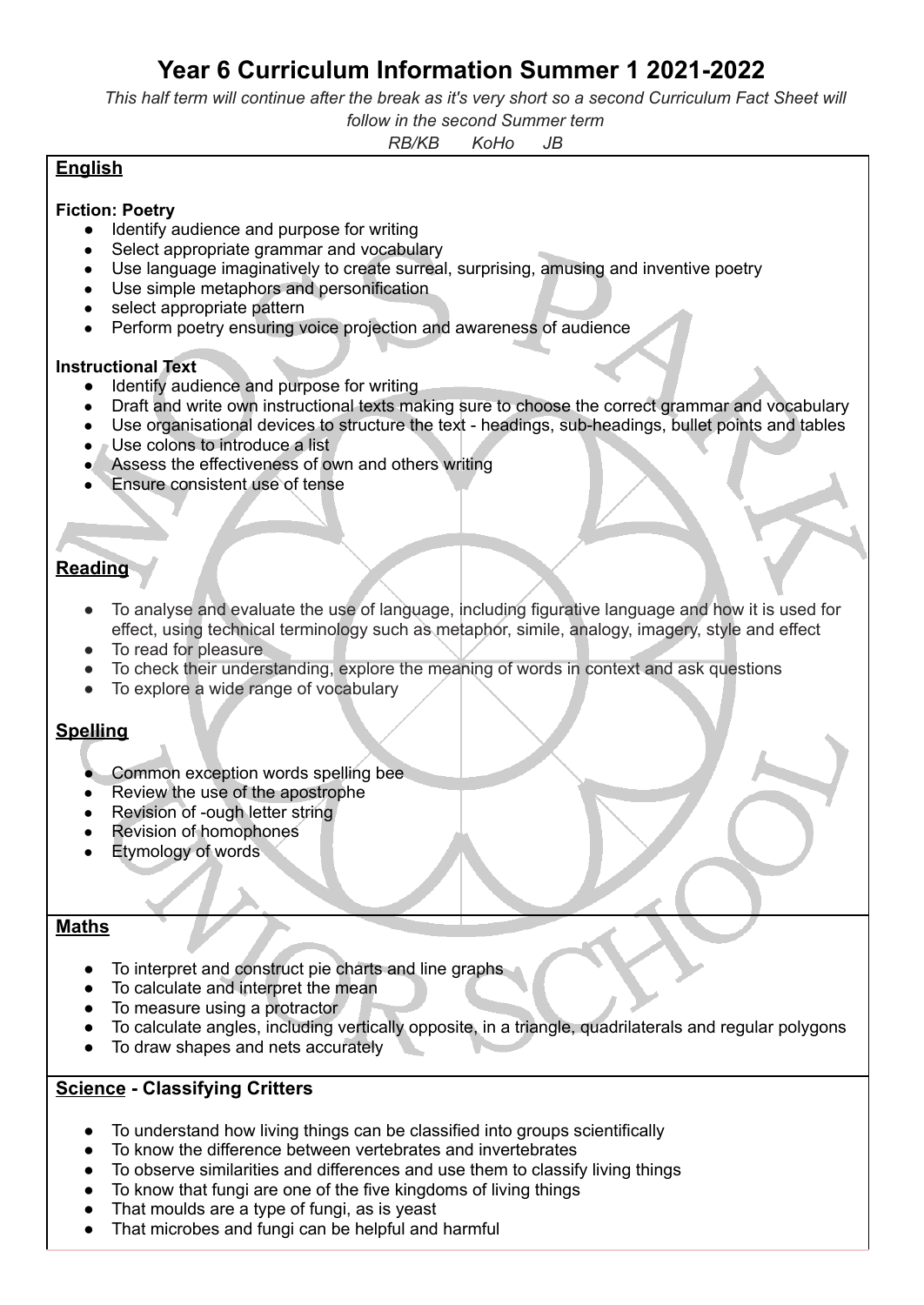#### **History - Where did early Islamic Civilisation begin and what did they leave behind?**

- To explore early Islamic Civilisation
- To place Baghdad in a spatial and temporal framework
- To explore and learn about everyday life in Baghdad
- To see how important learning was to some people in Baghdad and learn about the 'House of Wisdom'
- To understand the success Baghdad had in trading with other countries and learn why travel was so difficult at this time

## **RE - What matters most to Christians and Humanists?**

- Describe what Christians mean about humans being made in the image of God and being 'fallen', giving examples
- Describe some Christian and Humanist values simply
- Express their own ideas about some big moral concepts, such as fairness or honesty comparing them with the ideas of others they have studied
- Suggest reasons why it might be helpful to follow a moral code and why it might be difficult, offering different points of view

# **PSHE – What do we need to become well-rounded people? (Life skills)**

To learn and explore the following ideas;

- **Crucial Crew personal safety**
- **Character Education British Values**
- Anti- Discrimination

## **Computing – Coding Playground**

- Children will be introduced to the role of an App Developer
- They will design and prototype an app for their school using Keynote
- The children will learn valuable digital skills and be introduced to new online concepts and vocabulary
- They will also be introduced to text-based programming, how apps are coded and complete self paced programming challenges using the Swift Playground app

## **Art – Street Art**

- Through sketching, to develop ideas and techniques for art work comprising stylised graffiti lettering
- Through sketching, to develop ideas for improving a public space with street art
- To express ideas through a satirical work of art designed for public spaces
- To develop techniques for creating street art using stencils
- To create street art using stencils

# **PE - Cricket**

- Bowling overarm with correct technique
- Batting for accuracy (shot selection and placement)
- Batting for power (distance)
- Increasing number of outs achieved as a fielding team

#### **Music -** Charanga™ - "You've Got A Friend"